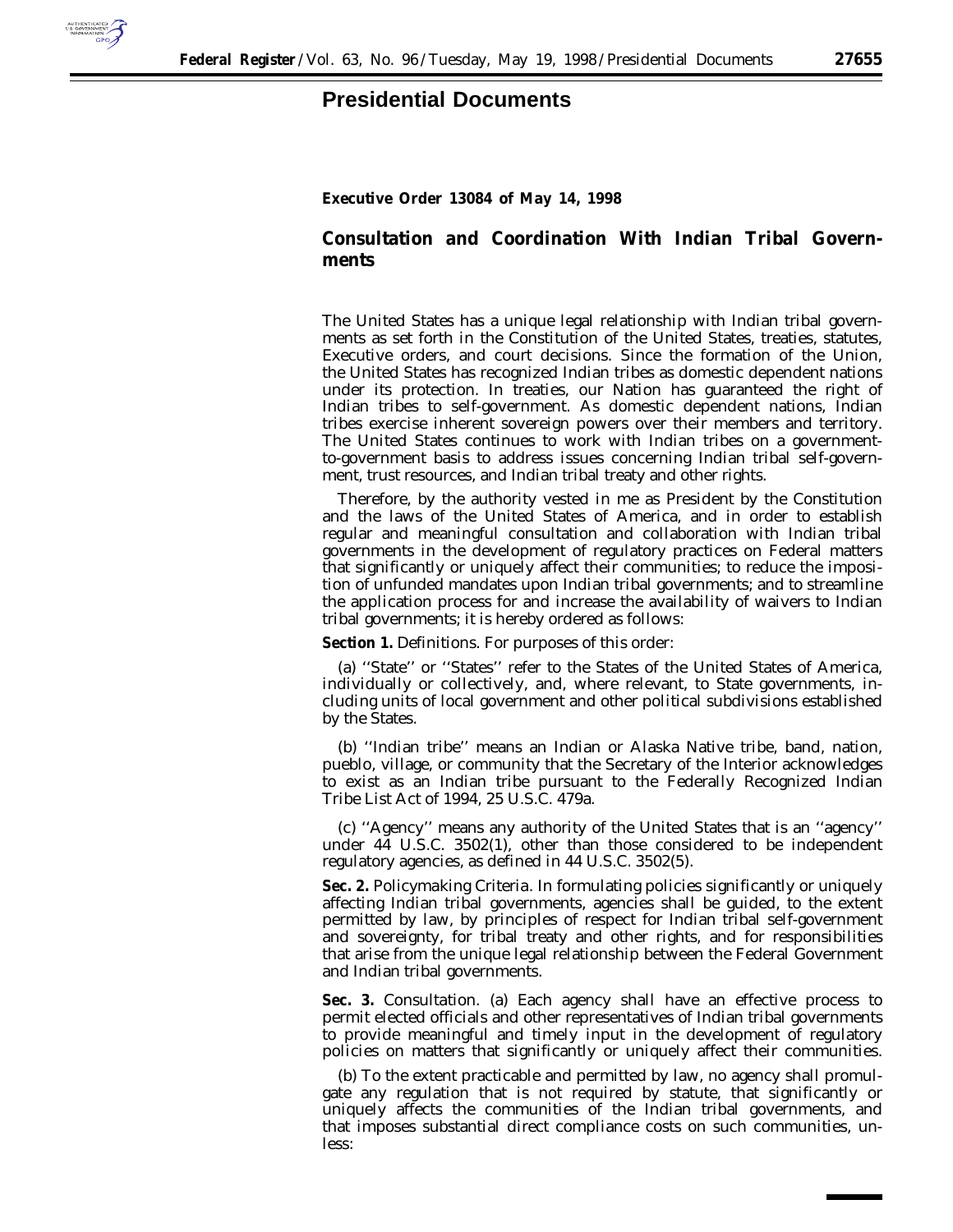(1) funds necessary to pay the direct costs incurred by the Indian tribal government in complying with the regulation are provided by the Federal Government; or

(2) the agency, prior to the formal promulgation of the regulation,

(A) in a separately identified portion of the preamble to the regulation as it is to be issued in the **Federal Register**, provides to the Director of the Office of Management and Budget a description of the extent of the agency's prior consultation with representatives of affected Indian tribal governments, a summary of the nature of their concerns, and the agency's position supporting the need to issue the regulation; and

(B) makes available to the Director of the Office of Management and Budget any written communications submitted to the agency by such Indian tribal governments.

**Sec. 4.** *Increasing Flexibility for Indian Tribal Waivers.* (a) Agencies shall review the processes under which Indian tribal governments apply for waivers of statutory and regulatory requirements and take appropriate steps to streamline those processes.

(b) Each agency shall, to the extent practicable and permitted by law, consider any application by an Indian tribal government for a waiver of statutory or regulatory requirements in connection with any program administered by that agency with a general view toward increasing opportunities for utilizing flexible policy approaches at the Indian tribal level in cases in which the proposed waiver is consistent with the applicable Federal policy objectives and is otherwise appropriate.

(c) Each agency shall, to the extent practicable and permitted by law, render a decision upon a complete application for a waiver within 120 days of receipt of such application by the agency. The agency shall provide the applicant with timely written notice of the decision and, if the application for a waiver is not granted, the reasons for such denial.

(d) This section applies only to statutory or regulatory requirements that are discretionary and subject to waiver by the agency.

**Sec. 5.** *Cooperation in developing regulations.* On issues relating to tribal self-government, trust resources, or treaty and other rights, each agency should explore and, where appropriate, use consensual mechanisms for developing regulations, including negotiated rulemaking.

**Sec. 6.** *Independent agencies.* Independent regulatory agencies are encouraged to comply with the provisions of this order.

**Sec. 7.** *General provisions.* (a) This order is intended only to improve the internal management of the executive branch and is not intended to, and does not, create any right, benefit, or trust responsibility, substantive or procedural, enforceable at law or equity by a party against the United States, its agencies or instrumentalities, its officers or employees, or any other person.

(b) This order shall supplement but not supersede the requirements contained in Executive Order 12866 (''Regulatory Planning and Review''), Executive Order 12988 (''Civil Justice Reform''), OMB Circular A–19, and the Executive Memorandum of April 29, 1994, on Government-to-Government Relations with Native American Tribal Governments.

(c) This order shall complement the consultation and waiver provisions in sections 4 and 5 of the Executive order, entitled ''Federalism,'' being issued on this day.